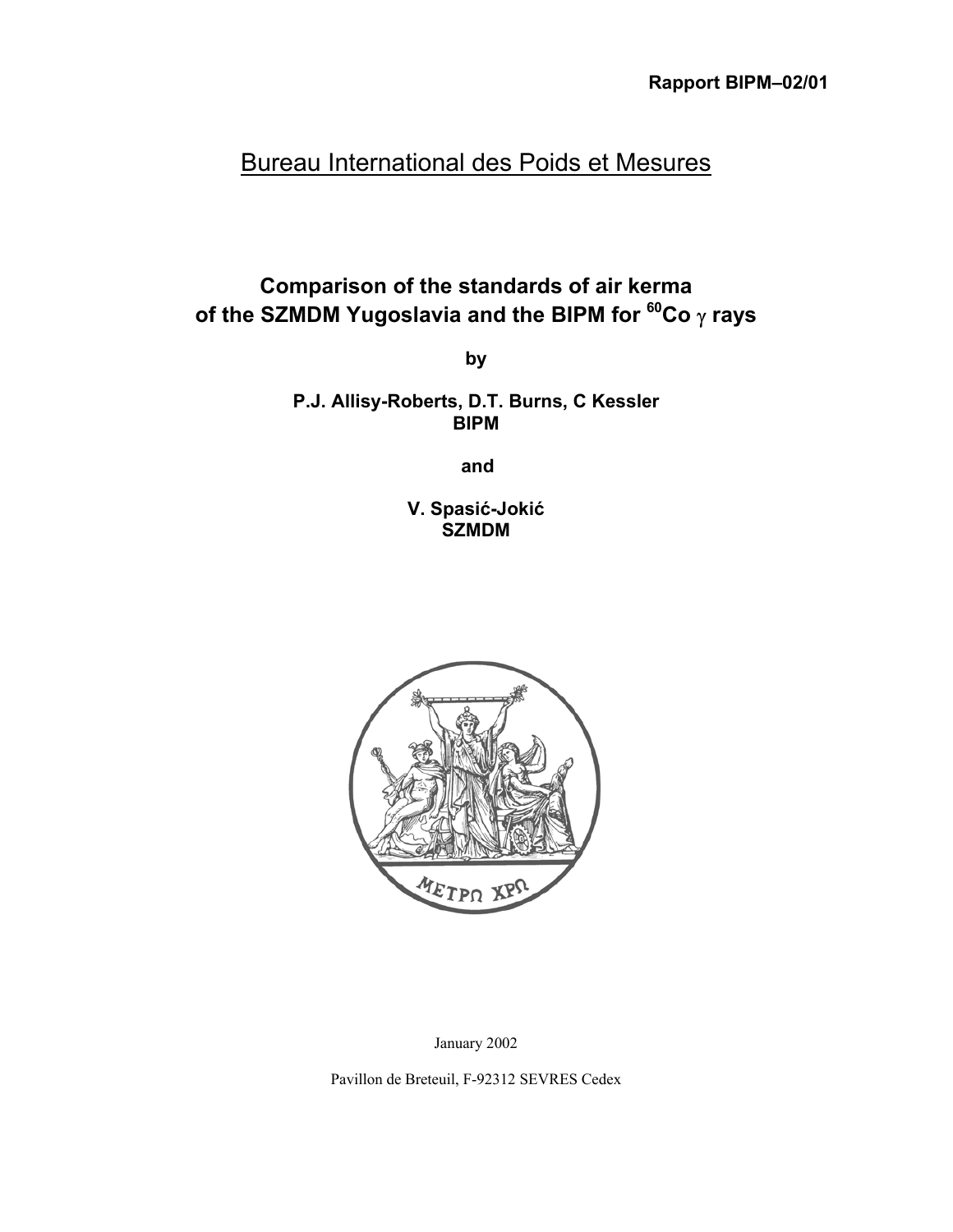# **Comparison of the standards of air kerma of the SZMDM Yugoslavia and the BIPM for 60Co** γ **rays**

by

P.J. Allisy-Roberts\*, D.T. Burns\*, C Kessler<sup>#</sup> and V. Spasić-Jokić\*\*

\*Bureau International des Poids et Mesures, F-92312 Sèvres Cedex

# on secondment from the Centro Regional de Referencia para Dosimetría, Buenos Aries, Argentina

\*\*Savezni Zavod za Mere i Dragocene Metale, Belgrade, Yugoslavia

#### **Abstract**

A comparison of the standards of air kerma of the Savezni Zavod za Mere i Dragocene Metale (SZMDM) and of the Bureau International des Poids et Mesures (BIPM) has been carried out in  ${}^{60}Co$  radiation. It shows that the SZMDM and BIPM standards differ by 0.79 % with a relative standard uncertainty of  $1.8 \times 10^{-3}$ . This result is compatible with the previous comparison of 1991 when the changes in the corrections for the wall effect and for axial non-uniformity of the SZMDM standard are taken into account.

#### **1. Introduction**

A comparison of the standards of air kerma of the Savezni Zavod za Mere i Dragocene Metale, (SZMDM), Belgrade, Yugoslavia, and of the Bureau International des Poids et Mesures (BIPM), has been carried out in <sup>60</sup>Co radiation. The SZMDM standard of air kerma is a graphite cavity ionization chamber constructed at the Orszagos Mérésügyi Hivatal (OMH), Budapest, Hungary (type ND1005/A, serial number 8304), details of which are given in section 3 of this report. The BIPM air kerma standard is described in [1]. The standards of the SZMDM and the BIPM were last compared in 1991 [2] and the present comparison took place at the BIPM in November 2001.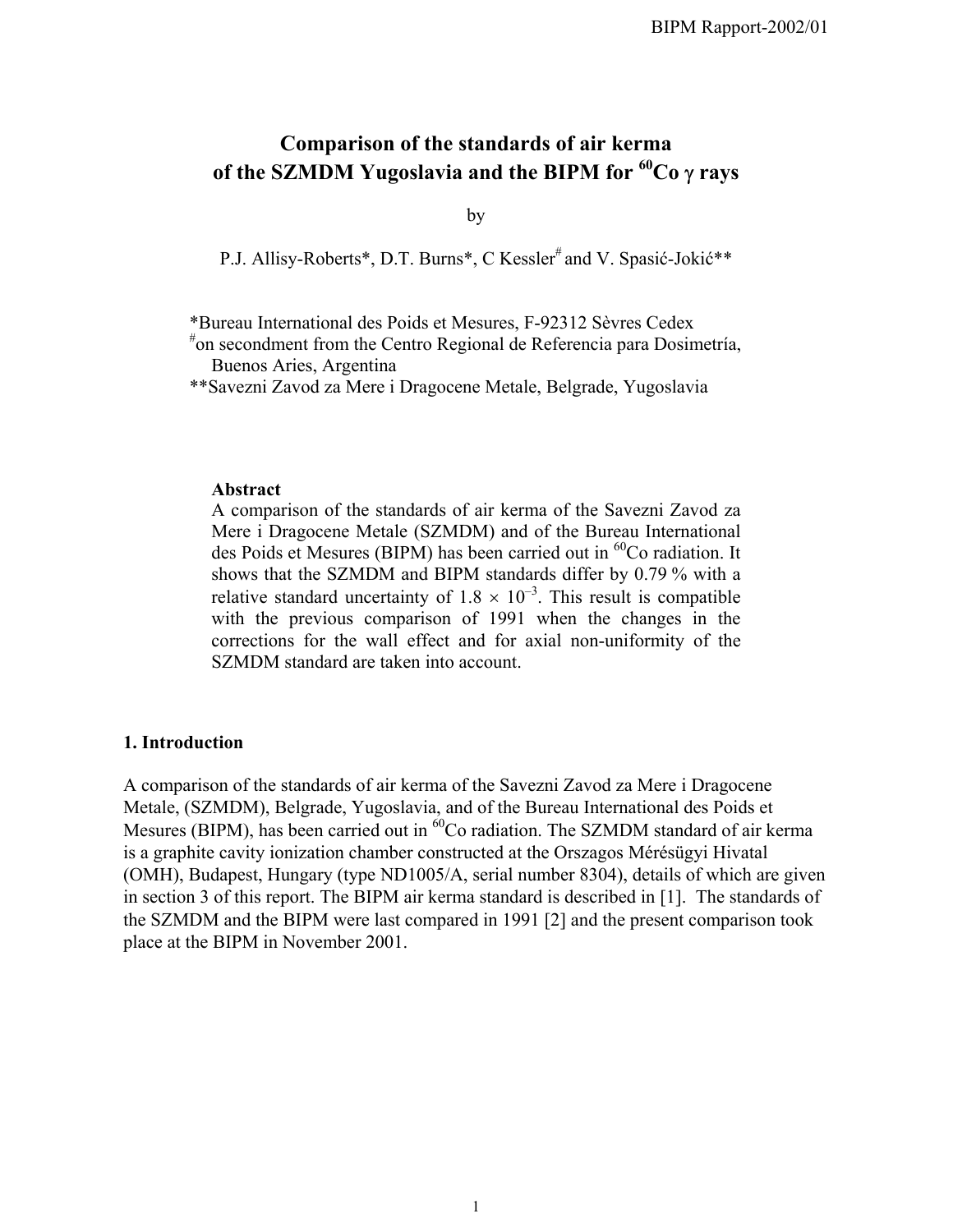### **2. Conditions of measurement**

The air kerma is determined at the BIPM under the following conditions [3]:

- the distance from source to reference plane is 1 m,
- the field size in air at the reference plane is 10 cm  $\times$  10 cm, the photon fluence rate at the centre of each side of the square being 50 % of the photon fluence rate at the centre of the square.

## **3. Determination of the air kerma rate**

The air kerma rate is determined using the relation

$$
\dot{K} = \frac{I}{m} \frac{W}{e} \frac{1}{1 - \overline{g}} \left( \frac{\mu_{\text{en}}}{\rho} \right)_{\text{a,c}} \overline{s}_{\text{c,a}} \prod k_i \tag{1}
$$

where

- *I/m* is the ionization current per unit mass of air measured by the standard,
- *W* is the average energy spent by an electron of charge *e* to produce an ion pair in dry air,
- $\overline{g}$  is the fraction of electron energy lost to bremsstrahlung,
- $(\mu_{en}/\rho)_{ac}$  is the ratio of the mean mass-energy absorption coefficients of air and graphite,
- $\bar{s}_{c,a}$  is the ratio of the mean stopping powers of graphite and air,
- $\prod k_i$  is the product of the correction factors to be applied to the standard.

The main characteristics of the SZMDM primary standard are given in Table 1.

|  | Table 1. Characteristics of the SZMDM standard for the measurement of air kerma |
|--|---------------------------------------------------------------------------------|
|--|---------------------------------------------------------------------------------|

| Standard<br>Type |                                                                                                             | Primary<br>ND1005/A - 8304<br>Nominal values            |
|------------------|-------------------------------------------------------------------------------------------------------------|---------------------------------------------------------|
| Chamber          | Outer height / mm<br>Outer diameter / mm<br>Inner height / mm<br>Inner diameter / mm<br>Wall thickness / mm | 19<br>19<br>11<br>11<br>4                               |
| Electrode        | Diameter $/mm$<br>Height / mm                                                                               | 2<br>10                                                 |
| Volume           | Air cavity / $cm3$<br>relative uncertainty / $cm3$                                                          | 1.0126<br>0.0003                                        |
| Wall             | Material<br>Density / $g \cdot cm^{-3}$<br>Impurity fraction                                                | ultrapure graphite<br>1.75<br>$\leq 1.5 \times 10^{-4}$ |
| Applied tension  | Voltage / $V$                                                                                               | 250                                                     |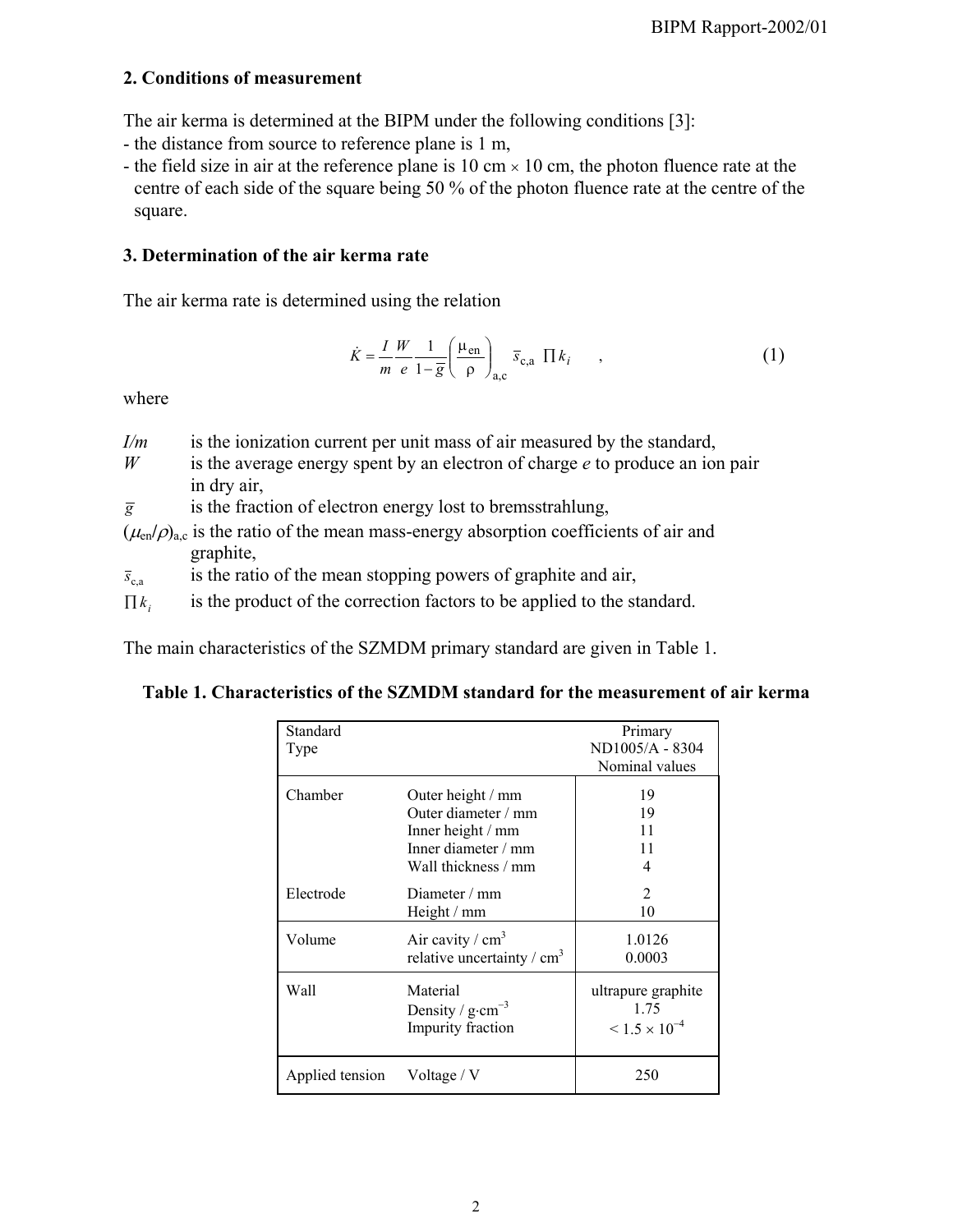#### **4. Experimental results**

Data concerning the various factors entering in the determination of air kerma in the  ${}^{60}Co$ beam using the two standards are shown in Table 2. They include the physical constants [4], the correction factors entering in (1), the volume of each chamber cavity and the associated uncertainties [3]. Also shown are the relative uncertainties in the ratio  $R_K = \dot{K}_{\text{SZMDM}} / \dot{K}_{\text{BIPM}}$ .

#### **Table 2. Physical constants and correction factors entering in the determination of air kerma and their estimated relative standard uncertainties** in the BIPM <sup>60</sup>Co beam

|                  |                                                     | <b>BIPM</b><br>values | $100 \times$ Relative<br>$(1)$ uncertainty |                | <b>SZMDM</b><br>values | $100 \times$ Relative<br>$(1)$ uncertainty |       | $100 \times$ Relative <sup>(1)</sup><br>uncertainty of $R_K$ |       |
|------------------|-----------------------------------------------------|-----------------------|--------------------------------------------|----------------|------------------------|--------------------------------------------|-------|--------------------------------------------------------------|-------|
|                  |                                                     |                       | $S_{1}$                                    | $u_i$          |                        | $S_1$                                      | $u_i$ | $S_1$                                                        | $u_i$ |
|                  | <b>Physical constants</b>                           |                       |                                            |                |                        |                                            |       |                                                              |       |
|                  | dry air density / $\text{kg}\cdot\text{m}^{-3}$ (2) | 1.2930                | $\blacksquare$                             | 0.01           | 1.2930                 | $\frac{1}{2}$                              | 0.01  | $\overline{a}$                                               |       |
|                  | $(\mu_{en}/\rho)_{a,c}$                             | 0.9985                |                                            | 0.05           | 0.9985                 |                                            | 0.05  |                                                              |       |
|                  | stopping power ratio $\bar{s}_{c,a}$                | 1.0010                |                                            |                | 1.0009                 |                                            |       |                                                              |       |
|                  | $W/e / (J C^{-1})$                                  | 33.97                 |                                            | 0.11           | 33.97                  |                                            | 0.11  |                                                              |       |
|                  | $\overline{g}$ fraction of energy lost to           | 0.0032                |                                            | 0.02           | 0.0032                 |                                            | 0.02  |                                                              |       |
|                  | bremsstrahlung                                      |                       |                                            |                |                        |                                            |       |                                                              |       |
|                  |                                                     |                       |                                            |                |                        |                                            |       |                                                              |       |
|                  | <b>Correction factors</b>                           |                       |                                            |                |                        |                                            |       |                                                              |       |
| $k_{\rm s}$      | recombination losses                                | 1.0015                | 0.01                                       | 0.01           | 1.0021                 | 0.01                                       | 0.03  | 0.01                                                         | 0.03  |
| $k_{\rm h}$      | humidity                                            | 0.9970                |                                            | 0.03           | 0.9970                 |                                            | 0.03  |                                                              |       |
| $k_{\rm st}$     | stem scattering                                     | 1.0000                | 0.01                                       | $\blacksquare$ | 0.9998                 | 0.01                                       | 0.01  | 0.01                                                         | 0.01  |
| $k_{\text{att}}$ | wall attenuation                                    | 1.0398                | 0.01                                       | 0.04           |                        |                                            |       |                                                              |       |
| $k_{\rm sc}$     | wall scattering                                     | 0.9720                | 0.01                                       | 0.07           | 1.0231                 | 0.03                                       | 0.08  | 0.03                                                         | 0.11  |
| $k_{\rm CEP}$    | mean origin of electrons                            | 0.9922                | $\blacksquare$                             | 0.01           | 0.9966                 |                                            |       |                                                              |       |
| $k_{\rm an}$     | axial non-uniformity                                | 0.9964                | $\overline{\phantom{a}}$                   | 0.07           | 0.9998                 |                                            | 0.10  |                                                              | 0.12  |
| $k_{\rm m}$      | radial non-uniformity                               | 1.0016                | 0.01                                       | 0.02           | 1.0003                 | 0.01                                       | 0.02  | 0.01                                                         | 0.03  |
|                  | Measurement of $I/v\rho$                            |                       |                                            |                |                        |                                            |       |                                                              |       |
| $\mathcal{V}$    | volume $/cm3$                                       | 6.8028                | 0.01                                       | 0.03           | 1.0126                 | 0.01                                       | 0.03  | 0.01                                                         | 0.04  |
| Ι                | ionization current                                  |                       | 0.01                                       | 0.02           |                        | 0.01                                       | 0.04  | 0.01                                                         | 0.04  |
|                  | Uncertainty                                         |                       |                                            |                |                        |                                            |       |                                                              |       |
|                  | quadratic summation                                 |                       | 0.03                                       | 0.17           |                        | 0.04                                       | 0.19  | 0.04                                                         | 0.18  |
|                  | combined uncertainty                                |                       | 0.17                                       |                |                        | 0.19                                       |       |                                                              | 0.18  |

(1) Expressed as one standard uncertainty.

 *s*i represents the relative standard Type A uncertainty, estimated by statistical methods;

 $u_i$  represents the relative standard Type B uncertainty, estimated by other means.

 $(2)$  At 101 325 Pa and 273.15 K.

The correction factors for the SZMDM standard were determined at the SZMDM. The results of some measurements at the BIPM of the effects of ion recombination were also used.

The ratio of the ionization currents obtained for the SZMDM standard with applied voltages of 250 V and 80 V (using both polarities) was measured for four different air kerma rates in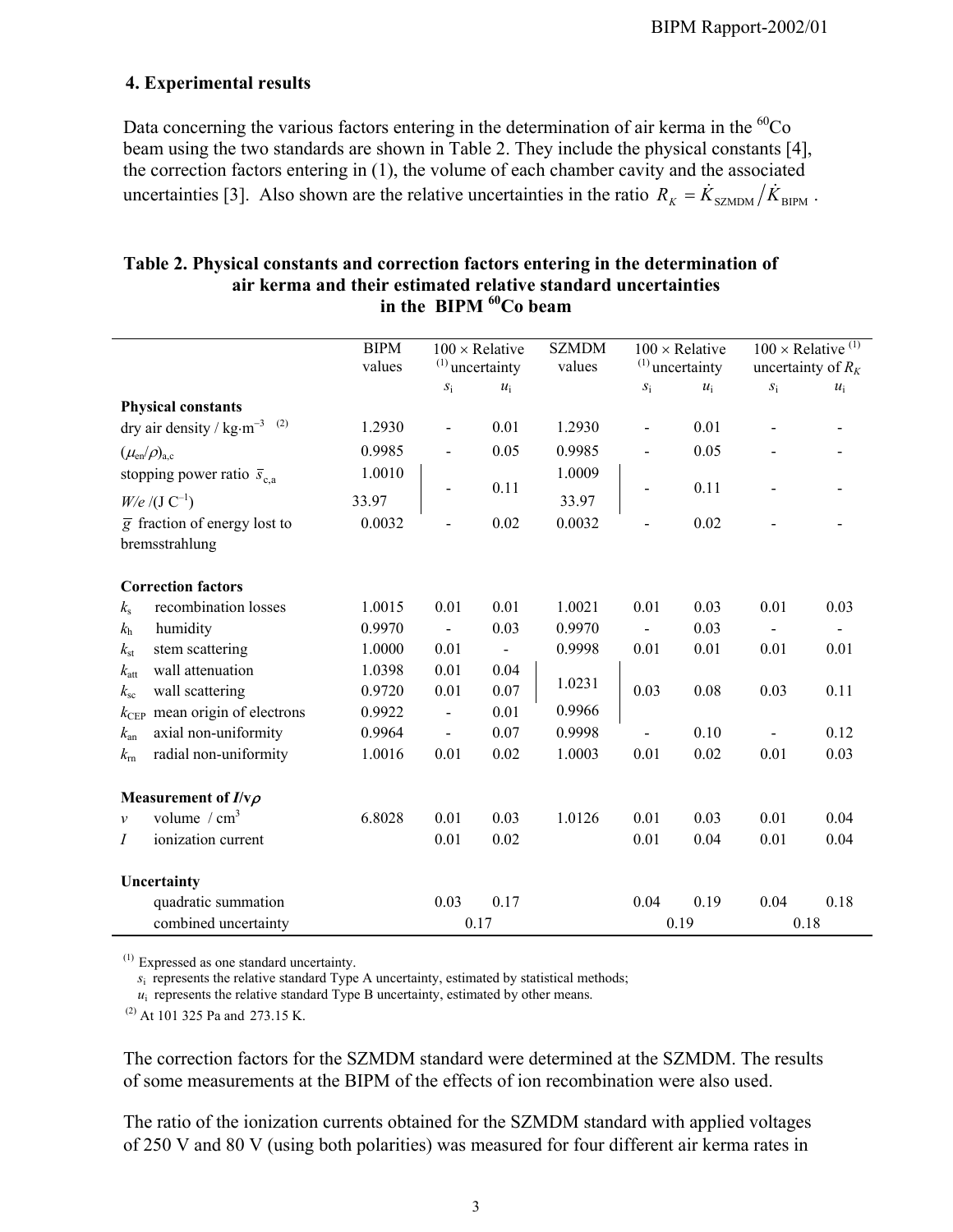the BIPM <sup>60</sup>Co beam. A linear fit to these data identified an ion recombination effect at 250V identical to that previously determined at the BIPM for this chamber type. Consequently, the correction factor  $k<sub>s</sub>$  of 1.0021 (0.0001) for ion recombination at 250 V and 85 pA was applied to the SZMDM standard in the BIPM beam. Figure 1 shows the experimental determination. This correction is effectively for initial recombination and diffusion combined as the volume recombination is not significant at the BIPM air kerma rate. Consequently, a similar correction would be expected to apply at the SZMDM as a larger correction would only be appropriate for an air kerma rate in excess of 5 mGy  $s^{-1}$ .



The procedure of adding graphite to the walls of the cavity chamber has been used in the past to determine the attenuation in the walls and the scatter correction at the SZMDM [2]. The value thus obtained of  $k_{\text{att}}k_{\text{sc}} = 1.0173$  (0.0010) for this standard agrees with that measured by the SZMDM method at the BIPM for a transfer standard of the same shape and size. Combined with the value  $k_{\text{CEP}} = 0.9966$ , this gives the total wall correction 1.0138. However, improvements to replace the extrapolation method have been made recently using the Monte Carlo code EGS4 plus the FOTELP extension developed at the Technical Institute in Belgrade according to the Los Alamos design. The result of these calculations produces a value for the total wall correction  $(k_{att}k_{sc}k_{CEP})$  of 1.0196 with a statistical uncertainty  $s = 0.0003$ . This value is slightly lower than the value of 1.0211 ( $s = 0.0001$ ) calculated for the same chamber at the NRC, Canada [5] using EGSnrc. The OMH has also calculated (using EGSnrc) a value of  $1.0212$  ( $s = 0.0003$ ) for their primary standard of the same type [6], compared to the value of  $1.0219$  ( $s = 0.0001$ ) calculated at the NRC for this OMH chamber.

The correction factor  $k_{\rm m}$  for the radial non-uniformity of the BIPM beam over the section of the SZMDM standard had been estimated previously [7]; its numerical value is 1.0003. The correction factor for axial non-uniformity was taken as 0.997 (0.001) in 1991 and since 1996 has been taken as 0.9998 (0.0007) for this chamber type.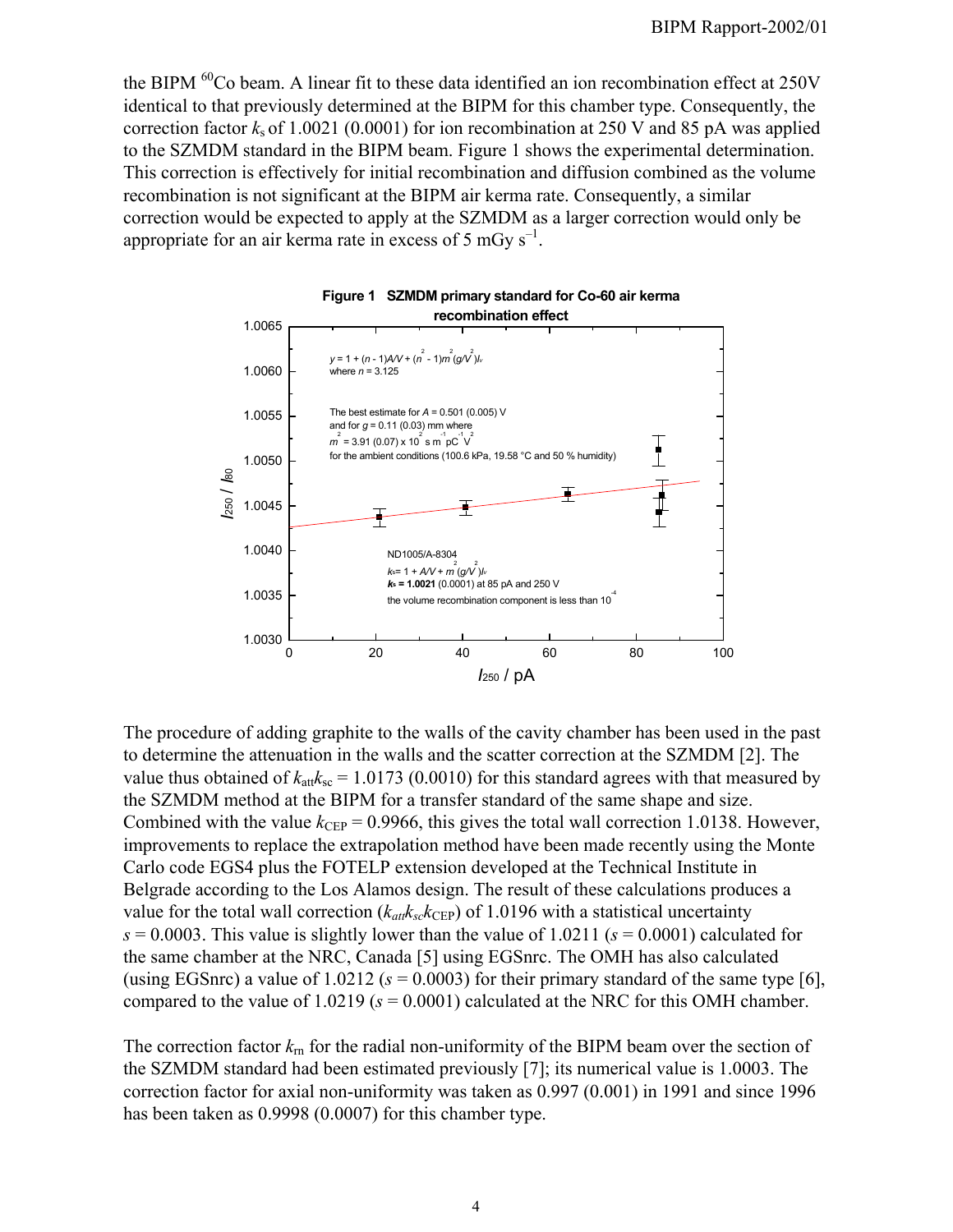The result of the comparison  $R_K = \dot{K}_{\text{SZMDM}} / \dot{K}_{\text{BIPM}}$  is given in Table 3. Five independent measurements were made over eight days using the SZMDM standard. The relative combined uncertainty associated with these measurements is  $4 \times 10^{-4}$ . The  $\dot{K}_{\text{BIPM}}$  value of 2.7293  $(s = 0.0003)$  mGy⋅s<sup>-1</sup> is the mean of measurements that were performed over a period of several months before and after the present comparison. The ratio of the values of the air kerma rate determined by the SZMDM and the BIPM standards is 1.0079 with a combined standard uncertainty,  $u_c$  of 0.0018. Some of the uncertainties in  $\dot{K}$  which appear in both the BIPM and the SZMDM determinations (such as air density,  $W/e$ ,  $\mu_{en}/\rho$ ,  $\bar{g}$ ,  $\bar{s}_{cs}$  and  $k_h$ ) cancel when evaluating the uncertainty of  $R_K$ , as shown in Table 2.

#### **Table 3. Results of the SZMDM-BIPM comparison of primary standards of air kerma**

| $I_{\rm SZMDM}$ / pA | $u_I$ / pA | $^{(1)}/$ mGy·s <sup>-1</sup><br>$\Lambda$ SZMDM | $R_K$  | $u_{\rm c}$ |
|----------------------|------------|--------------------------------------------------|--------|-------------|
| 103.826              | 0.037      | 2.7510                                           | 1.0079 | 0.0018      |

<sup>(1)</sup> The  $\dot{K}$  values refer to an evacuated path length between source and standard and are given at the reference date of 2001-01-01, 0h UT where the half life of <sup>60</sup>Co is taken as 1 925.5 days ( $u = 0.5$  days) [8].

### **6. Discussion**

The standards of the SZMDM and the BIPM were last compared in 1991 [2]. At that time the experimental method was used to determine the correction factor for the wall effect. The comparison result was 0.9982 (0.0019). In comparing this with the present comparison result of 1.0079 (0.0018) one must take into account changes in the values used for the wall effect and the axial non-uniformity correction for the SZMDM standard. The total wall correction factor  $k_{\text{att}}k_{\text{sc}}k_{\text{CEP}}$  (measured) is 1.0138 and by calculation is 1.0196, a ratio of 1.0057 (0.0009). The axial non-uniformity correction has changed from 0.997 to 0.9998, a ratio of 1.0028.

The SZMDM has recently (1999) made a comparison directly against the OMH primary standard, at the OMH [9]. This direct bilateral comparison result is  $R_{\text{SZMDM}/\text{OMH}} = 0.9999$ (0.0025), with both laboratories using the experimental value for the wall correction. Comparing the previous comparisons of 1991 and 1994 that the two NMIs made with the BIPM gives an indirect result for  $R_{\text{SZMDM}/\text{OMH}}$  of 1.0007, which agrees with the 1999 result within the uncertainties. The OMH has recently declared a new value for its air kerma standard [6]. Using this value to correct the 1994 OMH / BIPM comparison and taking the result of the present SZMDM / BIPM comparison, the new ratio of the indirect comparison  $R_{\text{SZMDM}/\text{OMH}}$  through the BIPM is 0.9970 (0.0027). The difference (1.0037) between this value and that of the previous indirect comparison can be attributed to the differences in the newly applied correction factors, although this value also agrees with the 1999 direct bilateral comparison within the overall uncertainties.

The results of comparisons at the BIPM with standards of the same type as that of the SZMDM are given in Table 4 and shown in Figure 2 (in green). There appear to be two groups of results, each of which is self-consistent within the estimated uncertainties, but different from each other by up to 1 %. The group with the higher values has re-evaluated its wall correction factor using MC calculations. However, some of the other NMIs with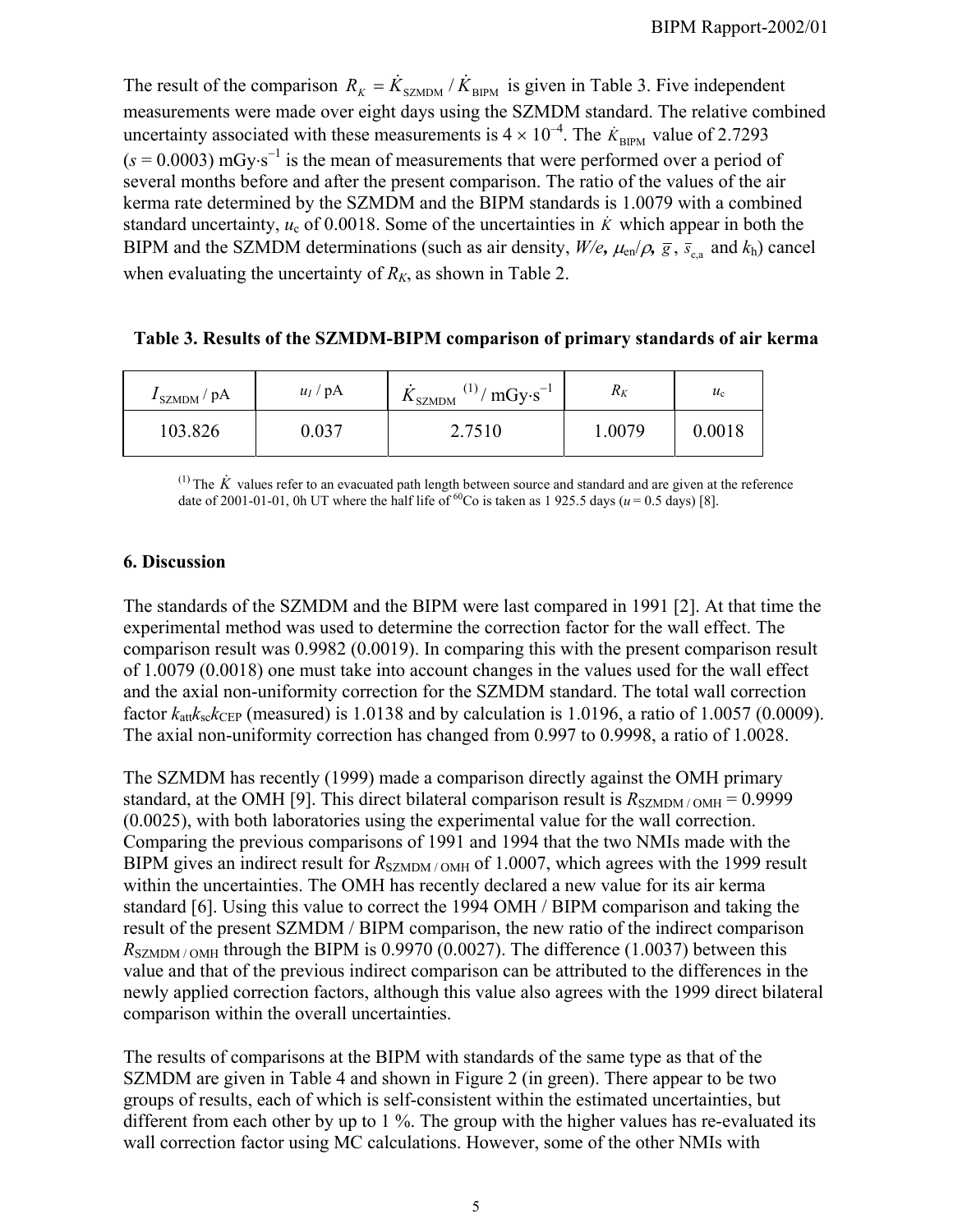standards of different shapes have also used MC calculations but their results match the lower group.

It is anticipated that it will be a further thirteen months before all the NMIs are ready for their results to be entered into the BIPM key comparison database (KCDB). In the meantime, the BIPM is also reviewing its experimental and calculated results for the wall corrections of its primary standard.

| Laboratory and year              | $\dot{K}_{\rm Lab}$ / $\dot{K}_{\rm BIPM}$ | $100 \times$ Relative standard |  |  |
|----------------------------------|--------------------------------------------|--------------------------------|--|--|
|                                  |                                            | uncertainty                    |  |  |
|                                  | $^{60}\mathrm{Co}$                         | $u_{c}$                        |  |  |
| UDZ 1992 [10]                    | 0.9992                                     | 0.2                            |  |  |
| OMH 1972 [11]                    | 1.0039                                     | 0.5                            |  |  |
| 1986 [12]                        | 1.0009                                     | 0.3                            |  |  |
| 1994 [13] [6]                    | 1.0109                                     | 0.2                            |  |  |
| <b>BEV</b><br>1980, 1989 [14,15] | 1.0014                                     | 0.3                            |  |  |
| 1994 [16]                        | 1.0040                                     | 0.2                            |  |  |
| 1995 [17]                        | 1.0029                                     | 0.3                            |  |  |
| LNMRI<br>1986 [18]               | 1.0010                                     | 0.3                            |  |  |
| 1995 [19]                        | 1.0004                                     | 0.2                            |  |  |
| GUM 1996 [20]                    | 0.9987                                     | 0.3                            |  |  |
| ENEA 1998 [21]*                  | 1.0103                                     | 0.3                            |  |  |
| SMU 2000 [22]*                   | 1.0033                                     | 0.3                            |  |  |
| SZMDM [this work]                | 1.0079                                     | 0.2                            |  |  |

## **Table 4. Comparison of the ND1005-type standards belonging to national laboratories with the BIPM standard**

\* Provisional results

## **7. Conclusion**

The comparison result for the SZMDM standard for air kerma in  ${}^{60}Co$  gamma radiation is  $R_K$  = 1.0079 (0.0018). The result is in agreement with the previous comparison when the new method of calculating the correction factors (a difference of 1.0057 for the wall effect and a difference of 1.0028 for the axial non-uniformity) for the SZMDM standard are taken into account.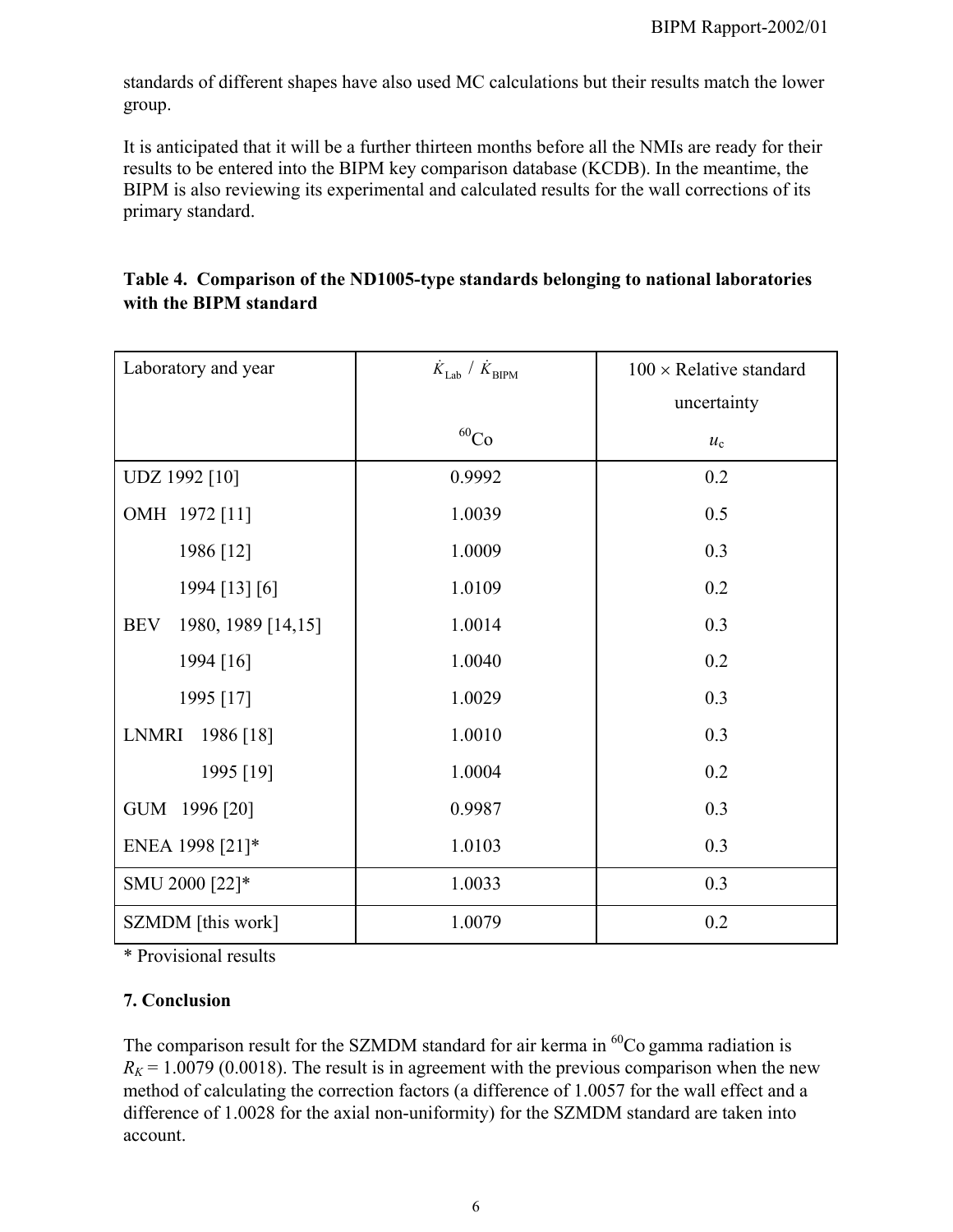The results for all the NMIs are shown in Figure 2 where some differences between the NMIs can be attributed to the method of correction for the wall effect. All the NMIs and the BIPM are currently re-evaluating their cavity chamber wall correction factors and this may well change the overall picture for the comparison results in the future. Once agreed, these data will be used in the Appendix B of the KCDB for the BIPM key comparison of air kerma in  $^{60}$ Co gamma radiation.



Figure 2 International air kerma comparison results

#### **References**

- [1] BOUTILLON M. and NIATEL M.-T., A study of a graphite cavity chamber for absolute measurements of 60Co gamma rays, *Metrologia*, 1973, **9**, 139-146.
- [2] PERROCHE A.-M.and SPASIĆ JOKIĆ V., Comparison of the air kerma standards of SZMDM and BIPM for <sup>60</sup>Co radiation, *Rapport BIPM-92/3*, 1992, 6 pages.
- [3] BOUTILLON M. ALLISY-ROBERTS P.J. and BURNS D.T., Measuring conditions used for the calibration of ionization chambers at the BIPM, *Rapport BIPM-01/04*, 2001, 19 pages.
- [4] BIPM, Constantes physiques pour les étalons de mesure de rayonnement, *BIPM Com. Cons. Etalons Mes. Ray. Ionisants*, *Section (I)*, 1985, **11**, p. R45 (Paris: Offilib).
- [5] Rogers D.W.O. and Treurniet J. (1999) Monte Carlo calculated wall and axial nonuniformity corrections for primary standards of air kerma, *NRCC Report PIRS–663* and *CCRI Working document* CCRI(I)/99-26, 25 p.
- [6] Csete I., New correction factors for the OMH air kerma standard for  $^{137}Cs$  and  $^{60}Co$ Radiation (2001) *CCRI Working document* CCRI(I)/01-03, 2 p.